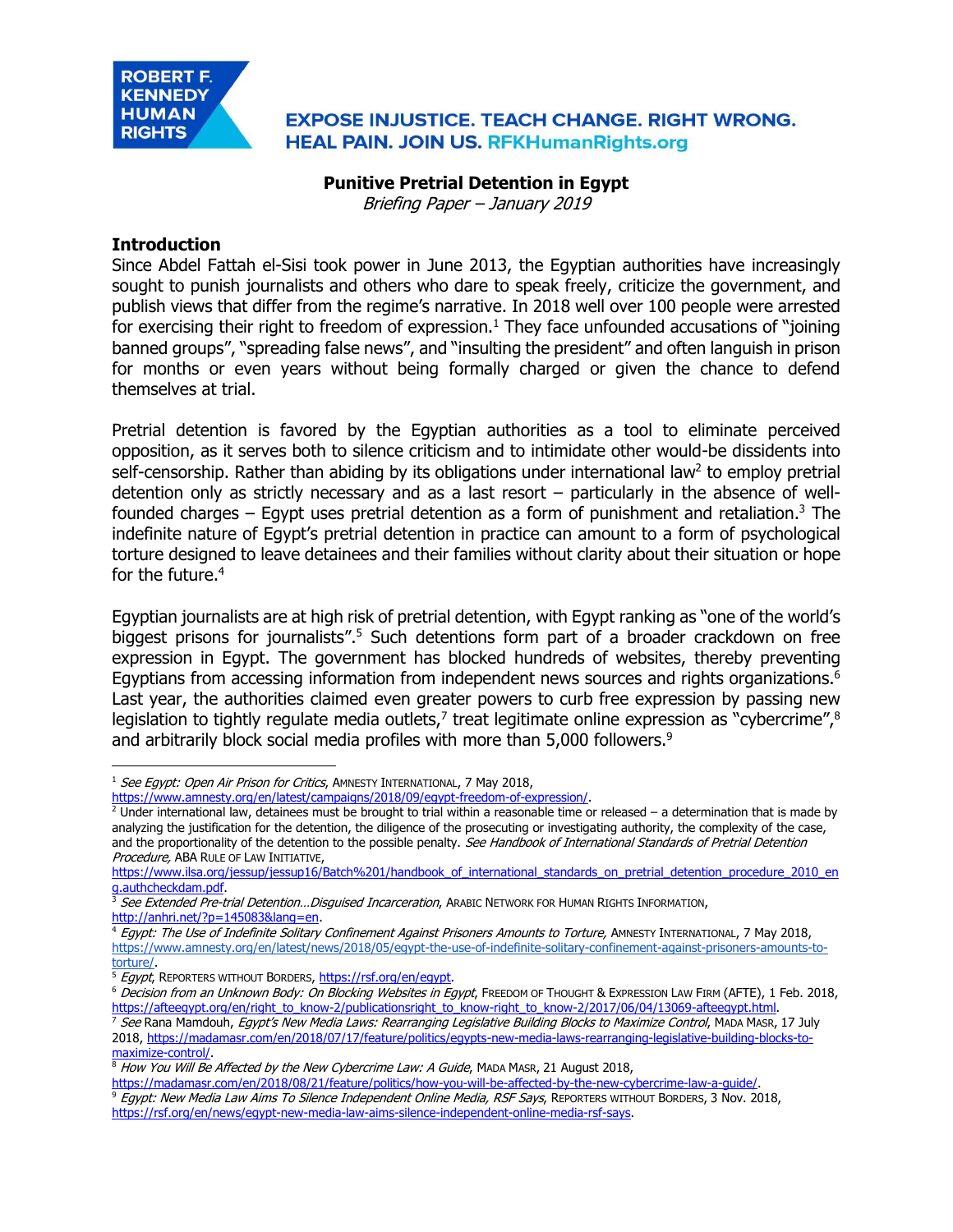## **Two Years without Trial: The Case of Mahmoud Hussein Gomaa Ali**

The case of renowned journalist Mahmoud Hussein Gomaa Ali is emblematic of Egypt's use of pretrial detention to punish speech and affiliations that run counter to the interests of President Sisi's regime. Having fallen victim to Egypt's regional dispute with the government of Qatar, Mahmoud has now endured more than two years of pretrial detention as punishment for his professional affiliation with Doha-based broadcaster Al Jazeera.

An Egyptian national, Mahmoud had been living and working as a journalist in Qatar since the Egyptian authorities raided and shut down Al Jazeera's Cairo office shortly after the Sisi regime took power in 2013. At the end of 2016, Mahmoud returned to Egypt on personal leave to visit his family. Soon after his arrival, he was arrested by the Egyptian authorities on December 22, 2016 and placed in detention pending investigations related to outlandish accusations of "disseminating false news to spread chaos and incite against state institutions".<sup>10</sup> However, Mahmoud was not formally charged at that time, and he has yet to be charged to this day.<sup>11</sup>

Mahmoud was illegally caged in solitary confinement for a 100-day period between December 28, 2016 and March 30, 2017.<sup>12</sup> According to Mahmoud's family, he has suffered from poor physical and psychological health while in detention.<sup>13</sup> He even suffered a broken arm, for which he was refused proper medical treatment.<sup>14</sup>

Even though Egyptian courts have extended his detention by 45-day increments some 18 times,<sup>15</sup> Mahmoud has not had any meaningful opportunity to challenge his detention and has received no indication of when he will be formally charged or brought to trial. In December 2018, the period of Mahmoud's detention exceeded two years, in blatant violation of international norms and even Egypt's own expansive laws providing for pretrial detention.

#### **Egypt's pretrial detention of journalists and bloggers**

 $\overline{a}$ 

Mahmoud's case is far from unique. As of the beginning of 2019, at least 28 professional journalists and editors were detained in Egypt, in addition to numerous bloggers, documentary filmmakers, and other citizen journalists.<sup>16</sup> For example, Hisham Gaafar, the head of the Mada Foundation for Media Development, has been in pretrial detention for well over three years. Hisham was arrested when security forces raided the Foundation's office in October 2015.<sup>17</sup> He has been subjected to solitary confinement and inhumane conditions, which have contributed to

<sup>14</sup> Ali Younes, Al Jazeera Slams Egypt's Treatment of Mahmoud Hussein, AL JAZEERA, 24 Aug. 2017, [https://www.aljazeera.com/news/2017/08/al-jazeera-slams-egypt-treatment-mahmoud-hussein-170824094004343.html.](https://www.aljazeera.com/news/2017/08/al-jazeera-slams-egypt-treatment-mahmoud-hussein-170824094004343.html) <sup>15</sup> [A](https://www.aljazeera.com/news/2018/06/al-jazeera-journalist-mahmoud-hussein-held-egypt-full-pre-trial-term-180626103148001.html)lJazeera's Mahmoud Hussein Marks Two Years in Egyptian Prison, AL JAZEERA, 23 Dec. 2018,

<sup>&</sup>lt;sup>10</sup> Habs az-Zameel Mahmoud Hussein 15 Youman bi-Misr wa Tandeed Dawli, AL JAZEERA, 25 Dec. 2016 (Arabic) حبس-الزميل-محمود-حسين-15-يوما-بمصر-وتنديد-دولي[/2016/12/25/humanrights/news/net.aljazeera.www://https](https://www.aljazeera.net/news/humanrights/2016/12/25/حبس-الزميل-محمود-حسين-15-يوما-بمصر-وتنديد-دوليز) <sup>11</sup> [A](https://www.aljazeera.com/news/2018/06/al-jazeera-journalist-mahmoud-hussein-held-egypt-full-pre-trial-term-180626103148001.html)lJazeera's Mahmoud Hussein Marks Two Years in Egyptian Prison, AL JAZEERA, 23 Dec. 2018,

[https://www.aljazeera.com/news/2018/12/al-jazeera-mahmoud-hussein-marks-years-egyptian-prison-181223084527884.html.](https://www.aljazeera.com/news/2018/06/al-jazeera-journalist-mahmoud-hussein-held-egypt-full-pre-trial-term-180626103148001.html) 

 $12$  Crushing Humanity: The Abuse of Solitary Confinement in Egypt's Prisons, AMNESTY INTERNATIONAL, 7 May 2018, p. 31, [https://www.amnesty.org/en/documents/mde12/8257/2018/en/.](https://www.amnesty.org/en/documents/mde12/8257/2018/en/)

 $^{13}$  See, e.g., Al Jazeera's Mahmoud Hussein's detention renewed for 12th time, AL JAZEERA, 12 March 2018, [https://www.aljazeera.com/news/2018/03/al-jazeera-mahmoud-hussein-detention-renewed-12th-time-180312154606857.html;](https://www.aljazeera.com/news/2018/03/al-jazeera-mahmoud-hussein-detention-renewed-12th-time-180312154606857.html) see

also Al Jazeera English, Al Jazeera speaks to Mahmoud Hussein's daughter about his arrest, YouTuBE, 23 Dec. 2018, [https://www.youtube.com/watch?v=9d-czVdJG9k.](https://www.youtube.com/watch?v=9d-czVdJG9k)

[https://www.aljazeera.com/news/2018/12/al-jazeera-mahmoud-hussein-marks-years-egyptian-prison-181223084527884.html.](https://www.aljazeera.com/news/2018/06/al-jazeera-journalist-mahmoud-hussein-held-egypt-full-pre-trial-term-180626103148001.html) 

<sup>16</sup> Violations of Press Freedom Barometer, REPORTERS WITHOUT BORDERS, [https://rsf.org/en/barometer?year=2019&type\\_id=235#list](https://rsf.org/en/barometer?year=2019&type_id=235#list-barometre)[barometre.](https://rsf.org/en/barometer?year=2019&type_id=235#list-barometre) 

<sup>&</sup>lt;sup>17</sup> See Human Rights Behind Bars in Egypt, EUROMED RIGHTS, [https://euromedrights.org/human-rights-behind-bars-in-egypt/.](https://euromedrights.org/human-rights-behind-bars-in-egypt/)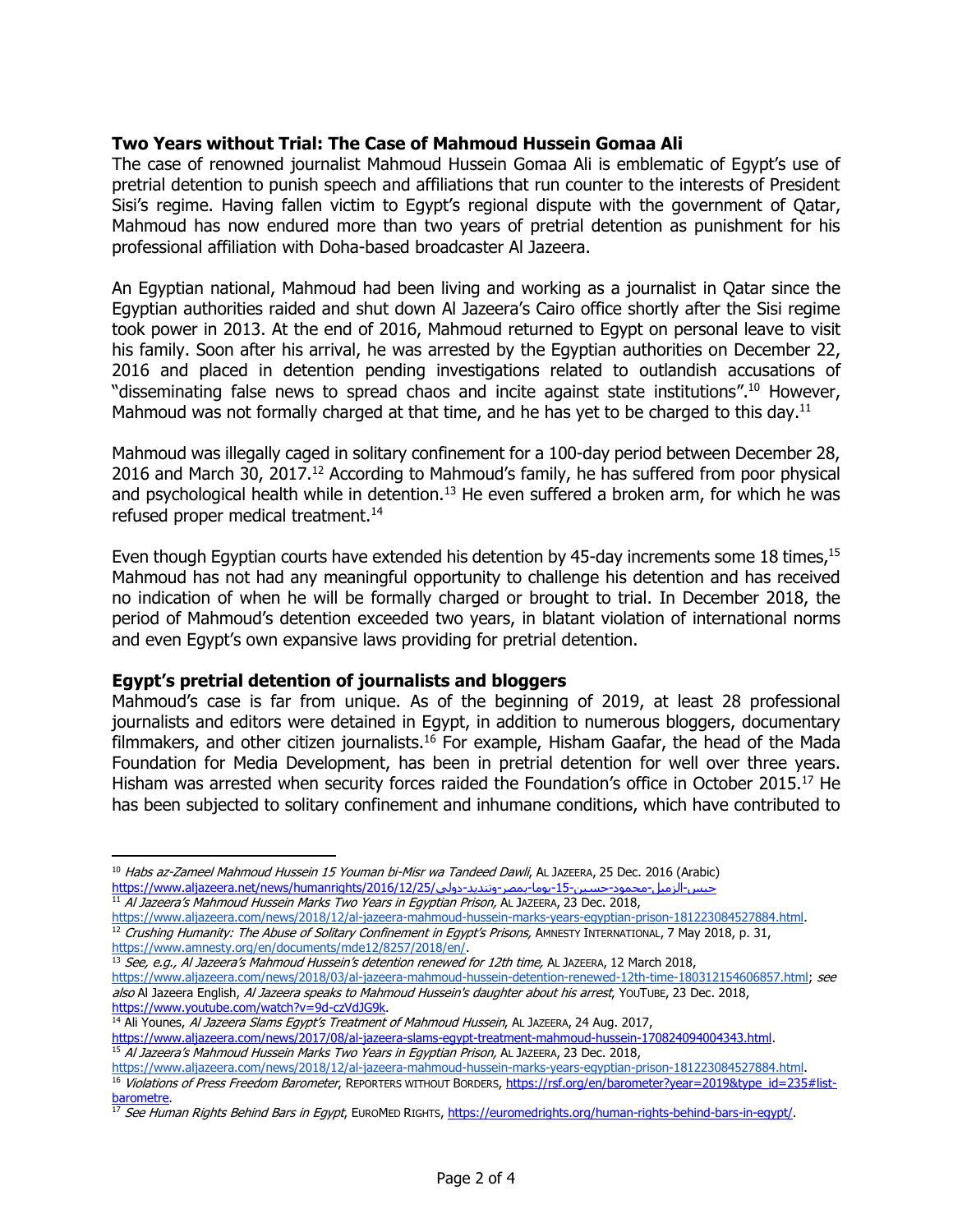a serious deterioration in his health.<sup>18</sup> Similarly, Adel Sabry served as the chief editor of the news website Misr al-Arabia until it was shut down by security forces in April 2018 following its criticism of political and human rights conditions in Egypt under President Sisi.<sup>19</sup> Adel has now spent more than nine months in pretrial detention.

Additional cases include those of journalist Moataz Wadnan, who was arrested after conducting an interview with a former anti-corruption official; journalist Mustafa al-Aasar, who was arrested after working on a documentary about Egypt's transitional period; and film editor Ahmed Tarek, who was arrested after working on a documentary about President Sisi.<sup>20</sup> All three were initially arrested in February 2018 and remain in pretrial detention. Similarly, bloggers Mohamed "Oxygen" Ibrahim Radwan, $21$  who published interviews with public figures and human rights activists online, and Shady Abu Zeid, $22$  whose satirical writings and videos had targeted Egyptian police forces, both remain in pretrial detention after having been arrested in April and May 2018, respectively.<sup>23</sup>

To justify such detentions, the Egyptian authorities routinely accuse these and other media professionals of belonging to banned groups, disseminating false news harmful to Egypt's national security, or illegally accepting foreign funding. Despite the prevalence of such accusations, many journalists have spent months or even years in prison without ever being formally charged.<sup>24</sup>

## **Egyptian law: Paving the way for punitive pretrial detention**

Under the Egyptian Criminal Procedure Code, pretrial detention is an exceptional legal measure that is set forth only in cases in which (1) the offense is *in flagrante delicto*, (2) there is fear that the accused may flee, (3) there is fear that the legal process may be impeded or harmed, (4) the case implicates security and public order, or (5) if the crime is a felony or misdemeanor punishable with a prison sentence and the accused does not have a known residence in Egypt.<sup>25</sup>

 $\overline{a}$ 

 $18$  See Rights Organizations and Public Figures: The Case Lays the Groundwork for the Confiscation of the Right of Academic Research and Freedom of Information and Infringes Freedom of Association and Freedom of Opinion and Expression, CAIRO INSTITUTE FOR HUMAN RIGHTS STUDIES, 30 Jan. 2016, [https://cihrs.org/rights-organizations-and-public-figures-the-case-lays-the](https://cihrs.org/rights-organizations-and-public-figures-the-case-lays-the-groundwork-for-the-confiscation-of-the-right-of-academic-research-and-freedom-of-information-and-infringes-freedom-of-association-and-freedom/?lang=en)[groundwork-for-the-confiscation-of-the-right-of-academic-research-and-freedom-of-information-and-infringes-freedom-of](https://cihrs.org/rights-organizations-and-public-figures-the-case-lays-the-groundwork-for-the-confiscation-of-the-right-of-academic-research-and-freedom-of-information-and-infringes-freedom-of-association-and-freedom/?lang=en)[association-and-freedom/?lang=en;](https://cihrs.org/rights-organizations-and-public-figures-the-case-lays-the-groundwork-for-the-confiscation-of-the-right-of-academic-research-and-freedom-of-information-and-infringes-freedom-of-association-and-freedom/?lang=en) see also Egypt: End Two Year Arbitrary Detention of Human Rights Defender Hisham Gaafar, AMNESTY INTERNATIONAL, 19 Oct. 2017, [https://www.amnesty.org/en/latest/news/2017/10/egypt-end-two-year-arbitrary-detention](https://www.amnesty.org/en/latest/news/2017/10/egypt-end-two-year-arbitrary-detention-of-human-rights-defender-hisham-gaafar/)[of-human-rights-defender-hisham-gaafar/.](https://www.amnesty.org/en/latest/news/2017/10/egypt-end-two-year-arbitrary-detention-of-human-rights-defender-hisham-gaafar/)

<sup>&</sup>lt;sup>19</sup> See Egypt: Open Air Prison for Critics, AMNESTY INTERNATIONAL[, https://www.amnesty.org/en/latest/campaigns/2018/09/egypt](https://www.amnesty.org/en/latest/campaigns/2018/09/egypt-freedom-of-expression/)[freedom-of-expression/.](https://www.amnesty.org/en/latest/campaigns/2018/09/egypt-freedom-of-expression/)

 $20$  Id.

<sup>&</sup>lt;sup>21</sup> See Mohamed Ibrahim (Mohamed Oxygen), COMMITTEE TO PROTECT JOURNALISTS, 6 Apr. 2018,

[https://cpj.org/data/people/mohamed-ibrahim-oxygen/index.php.](https://cpj.org/data/people/mohamed-ibrahim-oxygen/index.php)

<sup>&</sup>lt;sup>22</sup> See Putting Satire Behind Bars: The Case of Shady Abu Zeid, MADA MASR, 11 Nov. 2018,

[https://madamasr.com/en/2018/11/11/feature/politics/putting-satire-behind-bars-the-case-of-shady-abu-zeid/.](https://madamasr.com/en/2018/11/11/feature/politics/putting-satire-behind-bars-the-case-of-shady-abu-zeid/) 

<sup>&</sup>lt;sup>23</sup> See Human Rights Behind Bars in Egypt, EUROMED RIGHTS, [https://euromedrights.org/human-rights-behind-bars-in-egypt/.](https://euromedrights.org/human-rights-behind-bars-in-egypt/) <sup>24</sup> Among the many journalists who previously endured extended periods of punitive pretrial detention are: Wael Abbas, a journalist and world-renowned blogger known for his coverage of abuses committed by the Egyptian security forces, who was arrested in May 2018 and remained in pretrial detention until he was conditionally released in December 2018; Mahmoud "Shawkan" Abou Zeid, an award-winning photojournalist who was arrested while covering the violent dispersal of the sit-in in Cairo's Raba'a al-Adaweya Square in August 2013, held in pretrial detention for 5 years before being convicted on trumped-up charges following a mass trial, and sentenced to five years in prison in September 2018 (he remains detained); and Ismail al-Iskandarani, an award-winning journalist who wrote extensively about the impact of the military's counter-insurgency operations on Sinai's civilian population, was arrested in November 2015, held in pretrial detention for nearly 2 ½ years, and sentenced in May 2018 to ten years in prison.  $25$  Criminal Procedure Code of the Arab Republic of Egypt, Law No. 150 of 1950 as amended, Art. 134, available at: <http://helmylawyers.blogspot.com/2010/07/001.html> (Arabic).